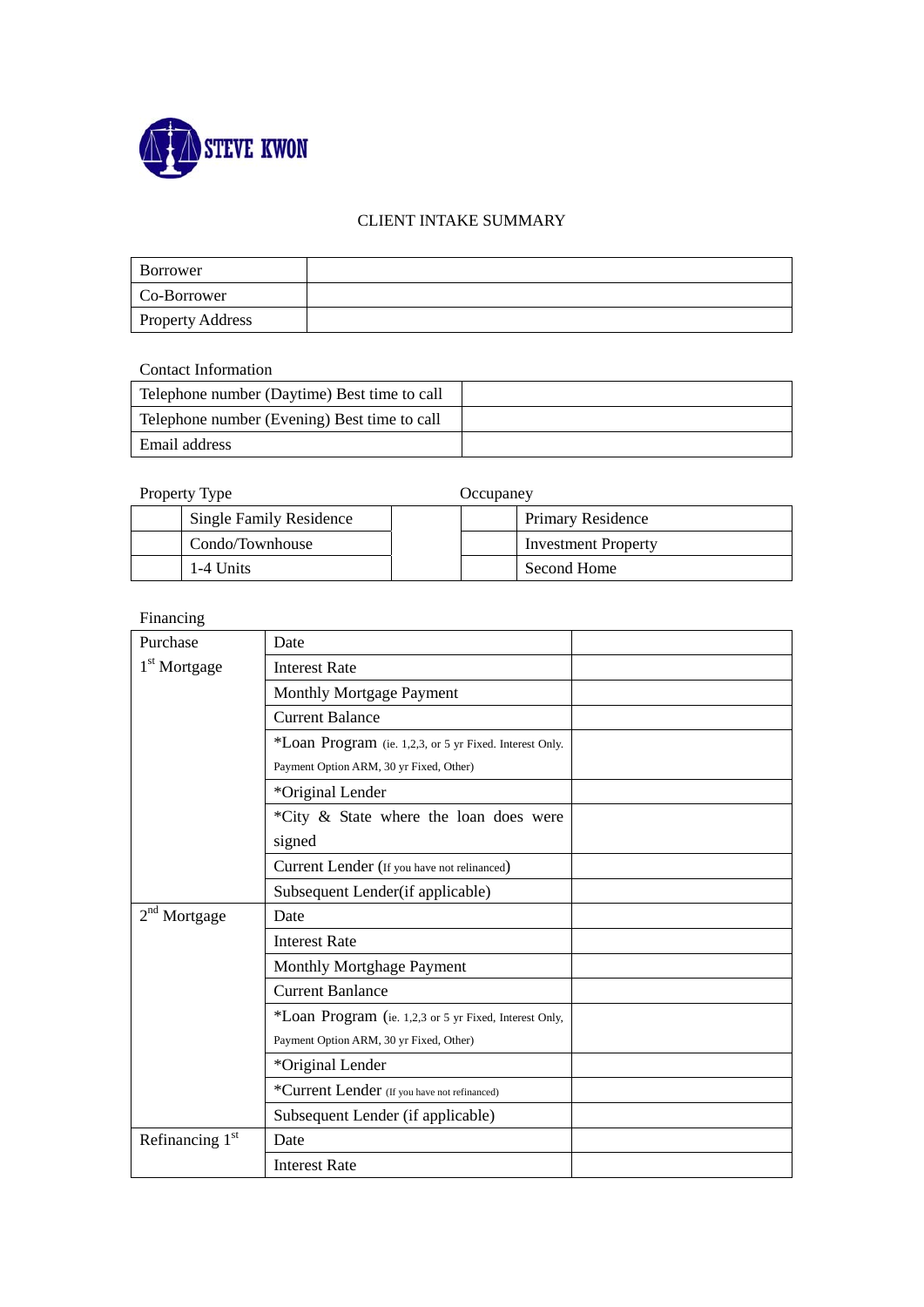|                                         | <b>Monthly Mortgage Payment</b>                        |  |
|-----------------------------------------|--------------------------------------------------------|--|
|                                         | *Loan Program (ie. 1,2,3 or 5 yr Fixed, Interest Only, |  |
| Payment Option ARM, 30 yr Fixed, Other) |                                                        |  |
|                                         | *Original Lender                                       |  |
|                                         | *City & State where the loan does were                 |  |
|                                         | signed                                                 |  |
|                                         | *Current Lender                                        |  |
|                                         | Subsequent Lender (if applicable)                      |  |
| 2 <sup>nd</sup>                         | Date                                                   |  |
|                                         | <b>Interest Rate</b>                                   |  |
|                                         | <b>Monthly Payment</b>                                 |  |
|                                         | <b>Current Balance</b>                                 |  |

| <b>Approximate Current Appraised Value</b> |  |
|--------------------------------------------|--|
| Soruce of Appraisal Value                  |  |

| *Are you current with mortgage payments?                        | Y/N                                            |
|-----------------------------------------------------------------|------------------------------------------------|
| *Date of last payment made                                      |                                                |
| Notice of Default filed?                                        |                                                |
| If yes please provide date.                                     |                                                |
| Notice of Trustee sale?                                         |                                                |
| If yes please provide date.                                     |                                                |
| $*Are$<br>currently<br>bankruptcy<br>in<br><sub>or</sub><br>you | Y/N (if currently in Bankruptcy please provide |
| considering bankruptcy?                                         | date of filing).                               |
| Estimated total of all outstanding personal debt,               |                                                |
| excludign your mortgage.                                        |                                                |

How did you hear about us?

Notes